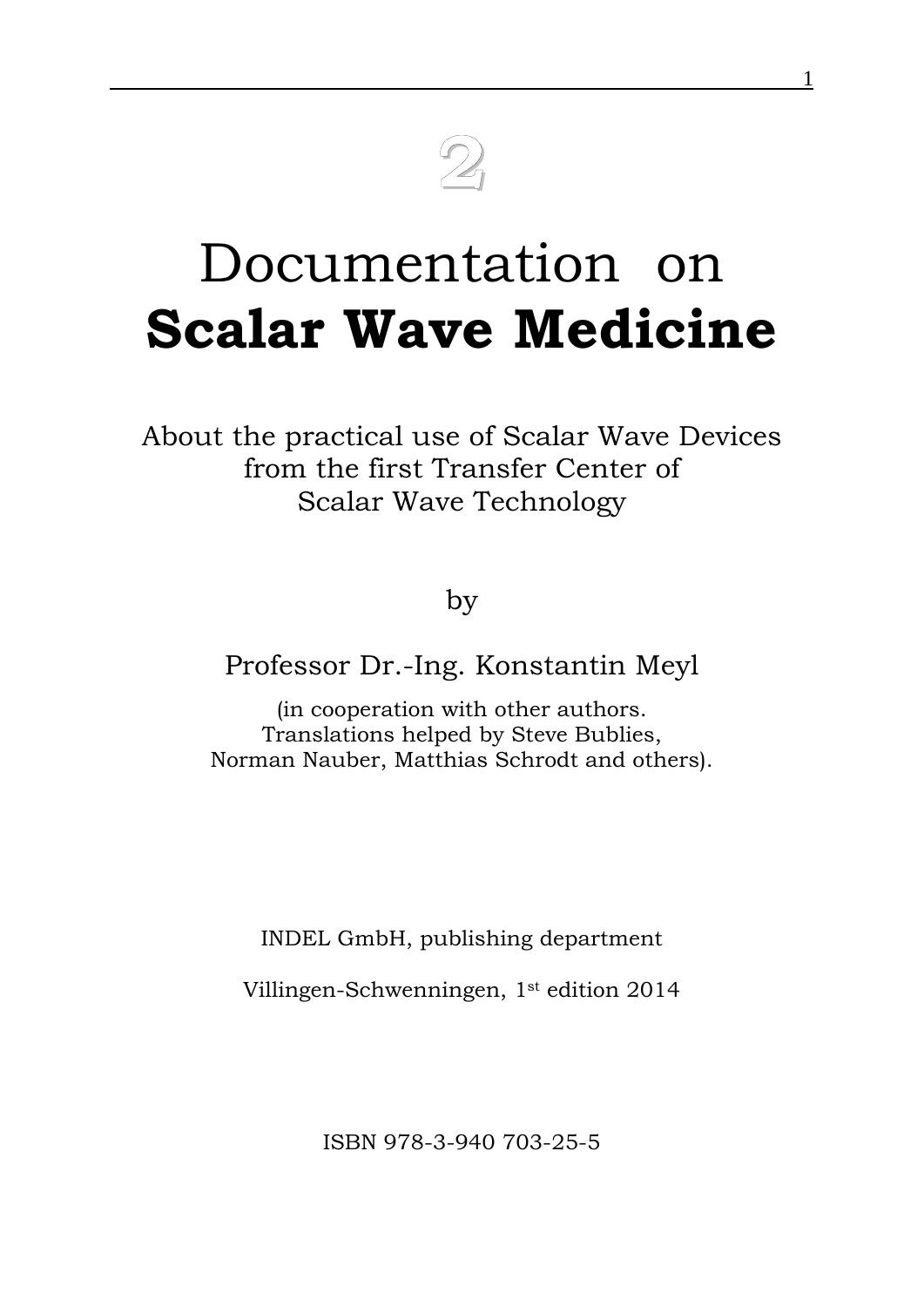## **Documentation 2 on Scalar Wave Medicine**

about the practical use of Scalar Wave Devices from the 1st TZ of Scalar Wave Technology

by Professor Dr.-Ing. Konstantin Meyl

1<sup>st</sup> German edition 2014, with 44 figures and 96 pages, containing original English and some translated reports.

Orig.: Die Deutsche Bibliothek - CIP-Einheitsaufnahme

**Meyl, Konstantin:** Documentation on Scalar Wave Medicine - by Konstantin Meyl.- Villingen-Schwenningen : INDEL GmbH, Verl.-Abt. (2013)  $1<sup>st</sup>$  Ed.

ISBN 978-3-940 703-25-5

The work including all of its parts are copyright protected. All rights, in particular those of reprint, reproduction, duplication, microfilming, translation and storage in electronic systems reserve themselves the author and the publishing department.

 $\circ$  INDEL GmbH, publishing department Villingen-Schwenningen 1st Ed. 2014

Postal address:

*INDEL* GmbH Verlag, Erikaweg 32, D-78048 Villingen-Schwenningen Fax: +49(0)7721-51870, Info@etzs.de

Order via Internet - Shop: [www.etzs.de](http://www.etzs.de/) and more information: [www.meyl.eu](http://www.meyl.eu/)

Printed in Germany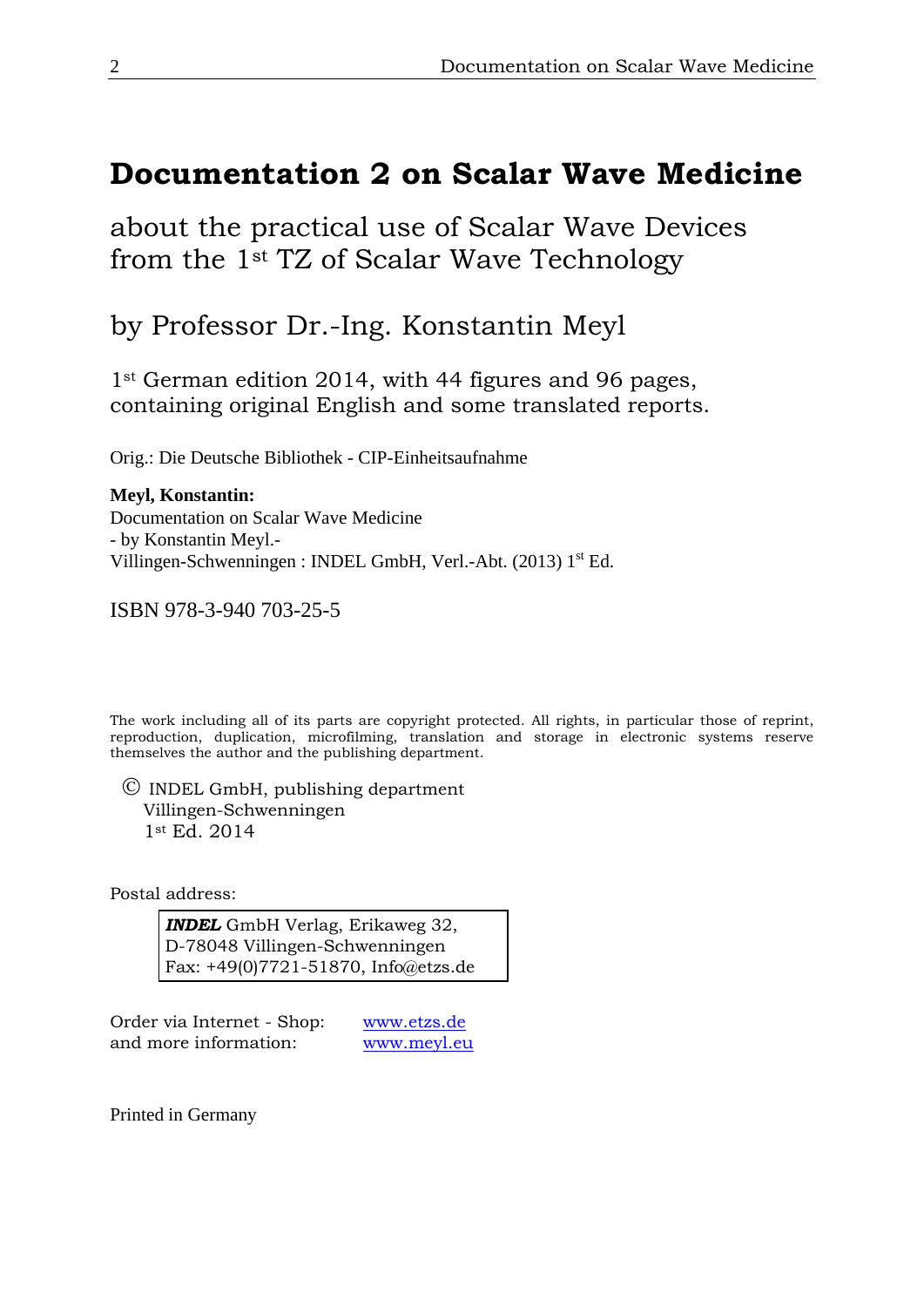### **Table of Content**

| Chapter<br>Page |                                                                                  |    |
|-----------------|----------------------------------------------------------------------------------|----|
| I.              |                                                                                  |    |
| 1.              |                                                                                  |    |
| 2.              |                                                                                  |    |
| 3.              |                                                                                  |    |
| II.             |                                                                                  |    |
| 1.              |                                                                                  |    |
| 2.              |                                                                                  |    |
| 3.              |                                                                                  |    |
| 4.              |                                                                                  |    |
| 5.              |                                                                                  |    |
| 6.              |                                                                                  |    |
| 7.              |                                                                                  |    |
| 8.              |                                                                                  |    |
| 9.              |                                                                                  |    |
| 10.             |                                                                                  |    |
| Ш.              |                                                                                  |    |
| 1.              |                                                                                  |    |
| 1.1             |                                                                                  |    |
| 1.2             |                                                                                  |    |
| 1.3             |                                                                                  |    |
| 1.4             |                                                                                  |    |
| 1.5             |                                                                                  |    |
| 1.6             |                                                                                  |    |
| 1.7             |                                                                                  |    |
| 1.8             | Expansion rates of yeast under scalar wave triamcinolone information transfer 31 |    |
| 1.9             |                                                                                  |    |
| 1.10            |                                                                                  |    |
| 2.              | Transmission of biological signals by longitudinal magnetic waves  34            |    |
| 2.1             | Introduction, about the effects of gibberellic acid on plant systems             | 35 |
| 2.2             |                                                                                  |    |
| 2.3             |                                                                                  |    |
| 2.4             |                                                                                  |    |
| 2.5             |                                                                                  |    |
| 2.6             |                                                                                  |    |
| 2.7             |                                                                                  |    |
| 2.8             |                                                                                  |    |
| 2.9             |                                                                                  |    |
|                 |                                                                                  |    |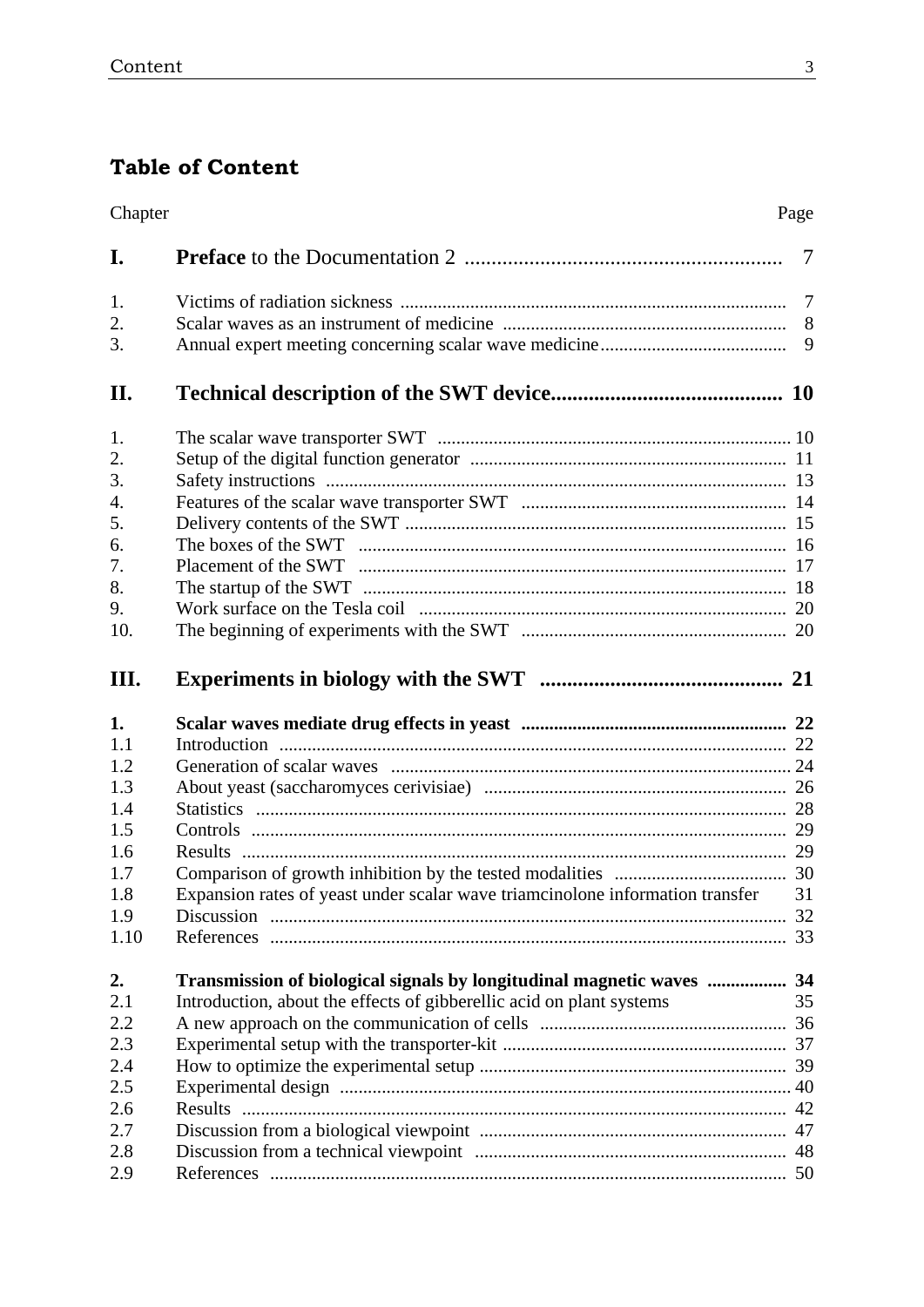| IV.  |    |
|------|----|
| 1.   |    |
| 2.   |    |
| 3.   |    |
| 4.   |    |
| 5.   |    |
| 6.   |    |
| 7.   |    |
| 8.   |    |
| 9.   |    |
| 10.  |    |
| 11.  |    |
| V.   |    |
| 1.   |    |
| 2.   |    |
| 3.   |    |
| 4.   |    |
| 5.   |    |
| 6.   |    |
| VI.  |    |
| 1.   |    |
| 1.0  |    |
| 1.1  |    |
| 1.2  |    |
| 1.3  |    |
| 1.4  |    |
| 1.5  |    |
| 1.6  |    |
| 1.7  |    |
| 1.8  |    |
| 1.9  | 78 |
| 1.10 | 79 |
| 1.11 |    |
| 1.12 |    |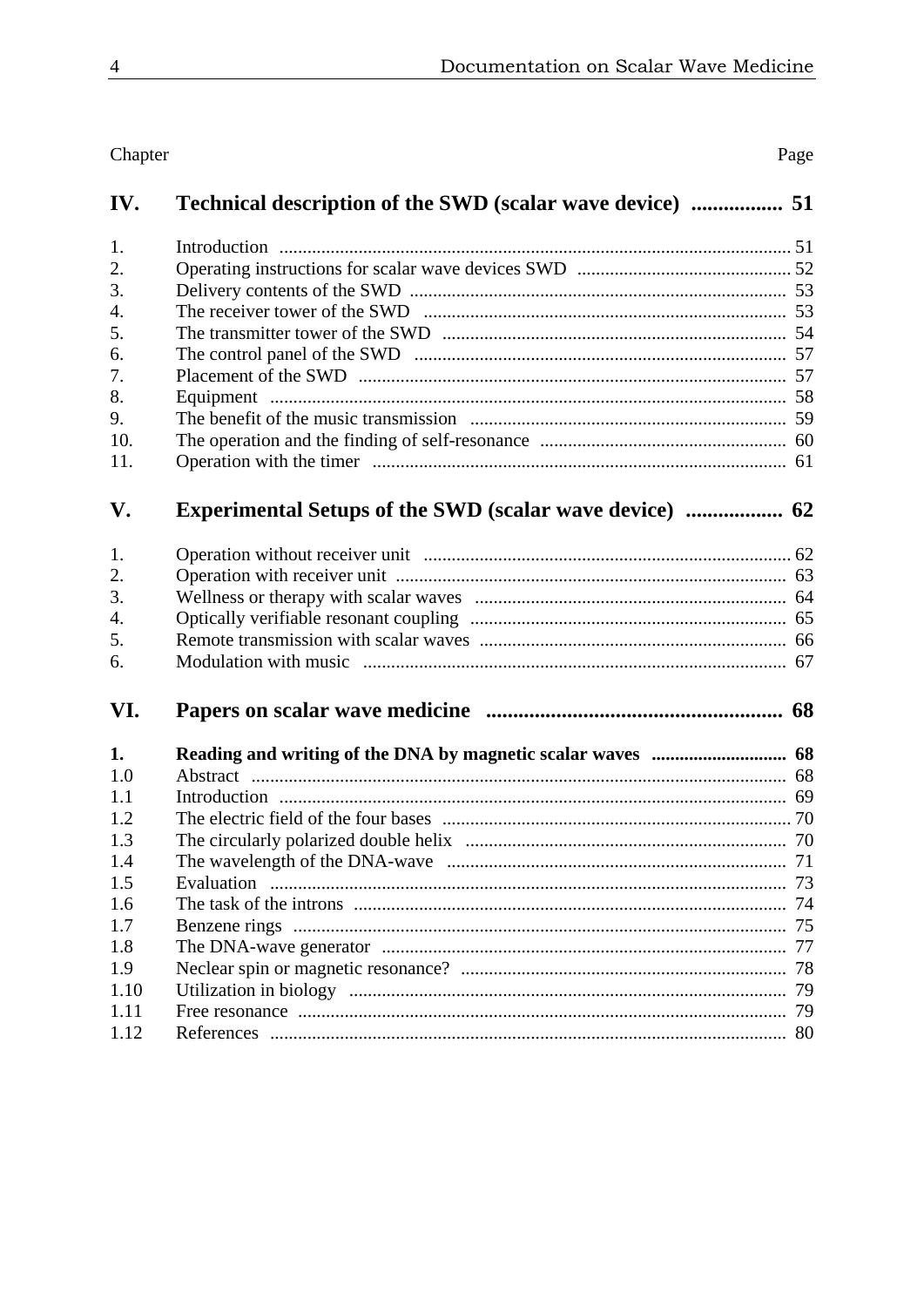#### Chapter

| 2.   |              |    |
|------|--------------|----|
| 2.0  |              |    |
| 2.1  | Introduction | 82 |
| 2.2  |              |    |
| 2.3  |              |    |
| 2.4  |              |    |
| 2.5  |              |    |
| 2.6  |              |    |
| 2.7  |              |    |
| 2.8  |              |    |
| 2.9  |              |    |
| 2.10 |              |    |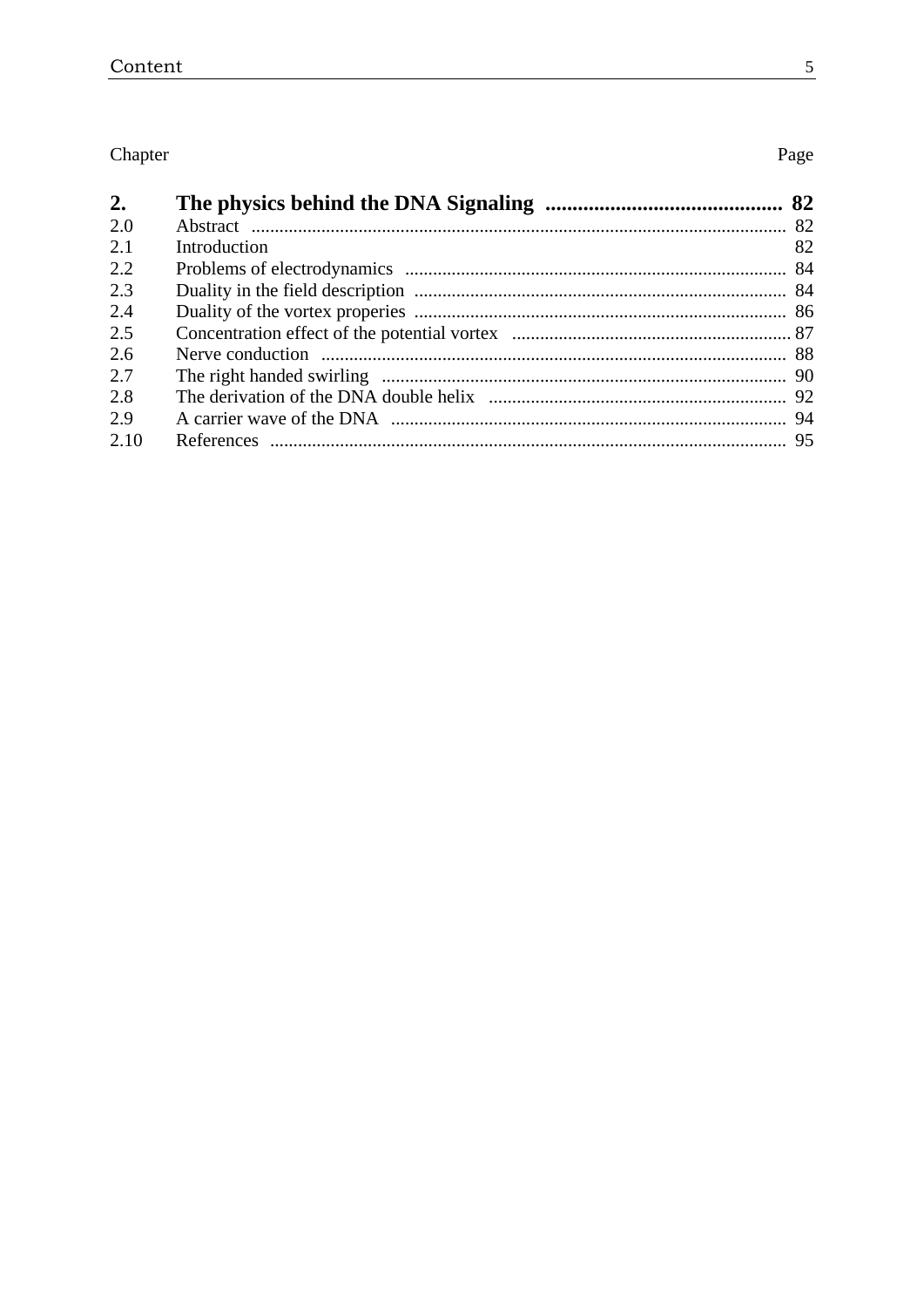I am sorry but the all essential reports from MDs and users of our devices in practical scalar wave medicine are not translated yet. I don't have the time, as I am engaged by writing my books in German. I would be very glad, if you could help me with the translation. You will get full assistance from my office, and thousands of readers will thank you! (mail to prof@meyl.eu).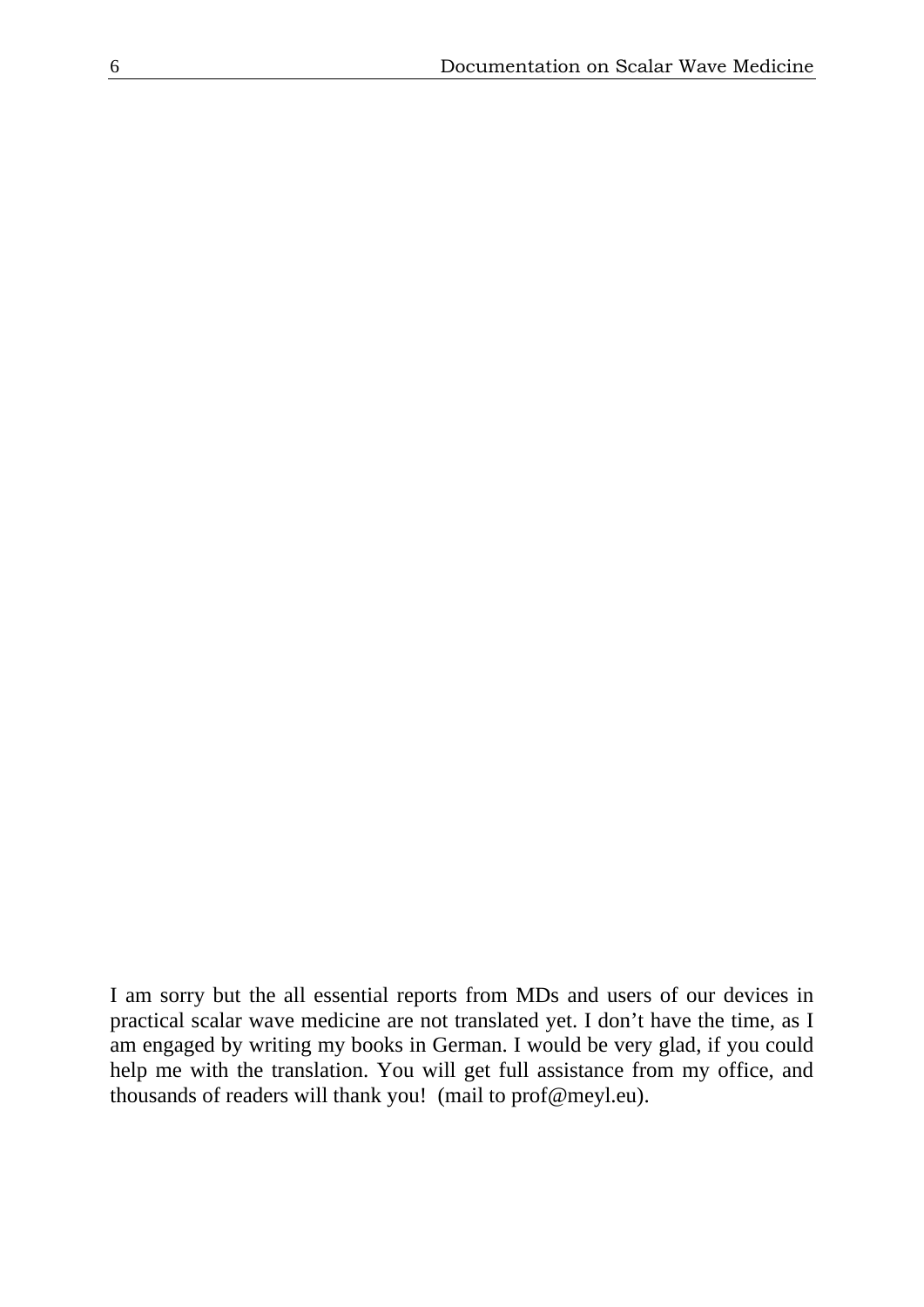#### **I.**

#### **Preamble to documentation 2**

There are multiple good reasons for the publication of a documentation on scalar wave medicine.

#### **1. Victims of radiation sickness**

I am receiving an increasing influx of e-mails from affected individuals: "The radiation in my surroundings, from sources such as cell phones, WLAN, DECT, power lines and electrical railroads, is making me sick." A more radical variant reads: "I feel pursued by scalar waves. The military, a malevolent neighbour or some unknown entity is trying to get to me. If someone is able to help me, it surely is you, Professor Meyl!"

How am I supposed to respond to the affected? My domain is the physics of fields, not medicine. How am I supposed to help in a case like this? All I can do is to verbally provide comfort and ask for some understanding of my situation: "Dear radiation victim, time and time again I am asked for help by people who consider themselves victims of scalar waves, mind control, tesla radiation or even attacks from totally unknown sources, to name a few. Resonance phenomena that probably occurred unwittingly and somehow persisted are being interpreted as perfidious targeted attacks on an individual's health. It is a tragic fact that the amount of radiation sources in our environment has risen dramatically and continues to rise.

Please understand that I am in no position to offer assistance in this regard. Being a physicist, my occupation is research into the mostly uncharted territory of potential vortexes and their propagation as longitudinal waves.

Of course, the scalar waves I examine can be employed both for the benefit as well as the harm of humans. I'm known for pursuing the former, as are most Medical Doctors specialized in this domain. Therefore, please consult a trusted physician, who certainly will find himself in a better position to help you than a basic researcher like myself.

Please refrain from further medical inquiries. I have discussed the physical properties of scalar waves in various books (e.g. Documentation 1 and 2, available at [www.meyl.eu](http://www.meyl.eu/) )".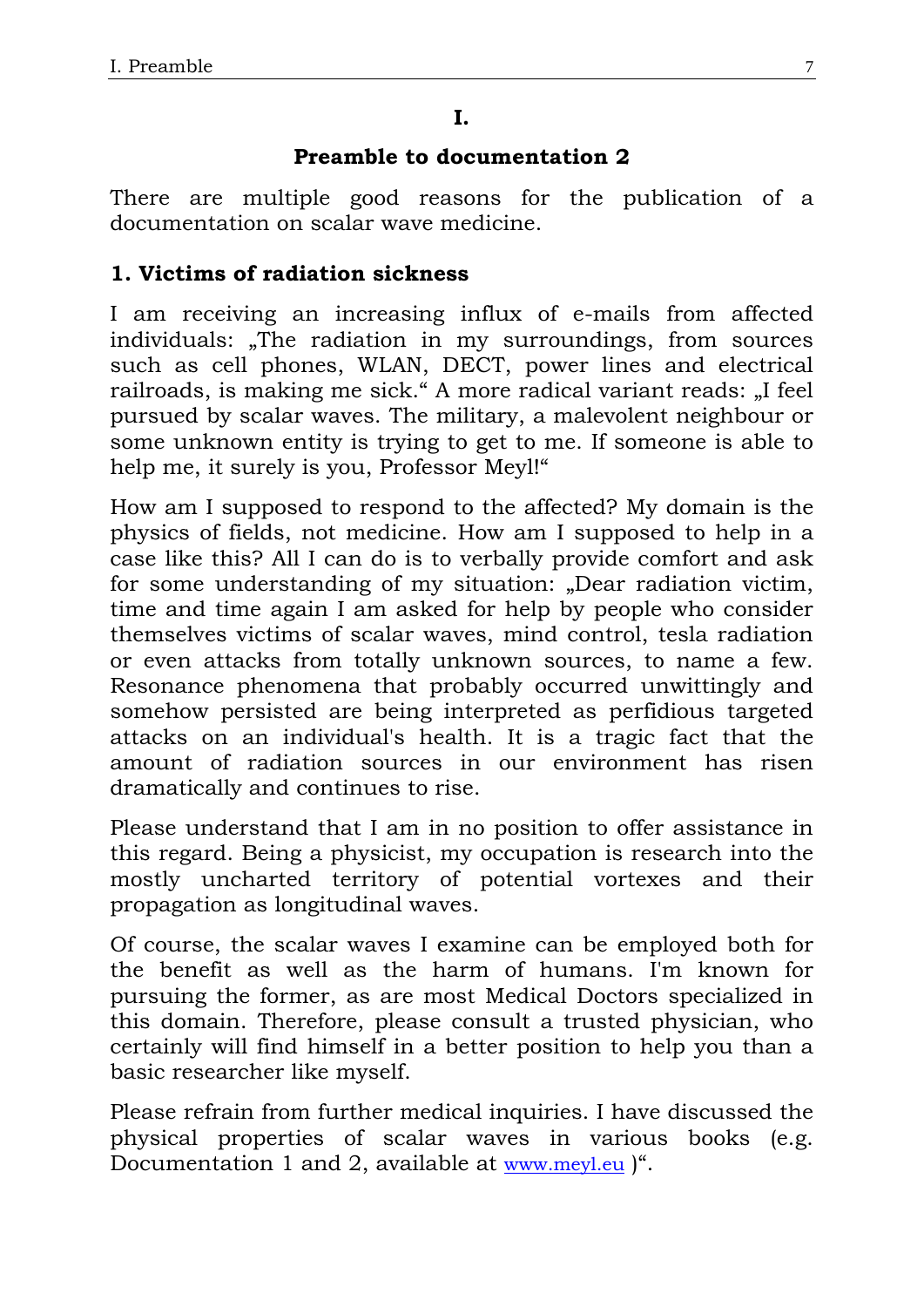#### **2. Scalar waves as an instrument of medicine**

"The scalar wave devices you developed are of great use in my practice. They are the best bioresonance machines I know". Mails like these are sent my way from physicians and therapists as well.

An older lady who had been walking on crutches for several years stayed at a wellness hotel in Warnemünde. According to the hotelier, she left the hotel without crutches after having been exposed to scalar waves daily in the hotel's spa area. Most gratifying for him: She returns regularly, of course without crutches.

Other cases reported by physicians and therapists concern patients who were bound to wheel chairs. After scalar wave treatment, the wheel chairs had become obsolete. It sounds like a fantastic new kind of medicine and the word quickly spreads. Physicians and patients both inquire: "What about this or that ailment? Can you provide further examples? How does scalar wave treatment work in practice? Are you able to guarantee success?"

I cannot guarantee anything. I am not even running a personal practice and I'm not performing any scalar wave treatments. I have reproduced the devices according to a patent by Nicola Tesla from the year 1900 and developed them further for contemporary purposes. They are being sold as CE-certified technical equipment by my institute, the First Transfer Centre for Scalar Wave Technology (established 1988).

It is the transmission of biological information that turns the technical equipment into wellness or medical apparatuses, for example by application of a bottle of essential oils. Dr. Krah from Erfurt, a physician, was the first to devise this method.

Today there exists an independent distribution network both foreign and domestic, purchasing the technical devices from my institute and reselling them as medical devices to clinics, physicians and therapists. Their duties encompass user support and consulting in regards to practical application within the medical sector – in the broadest sense, including wellness. Being the manufacturer, we are not able to provide any medical consultation.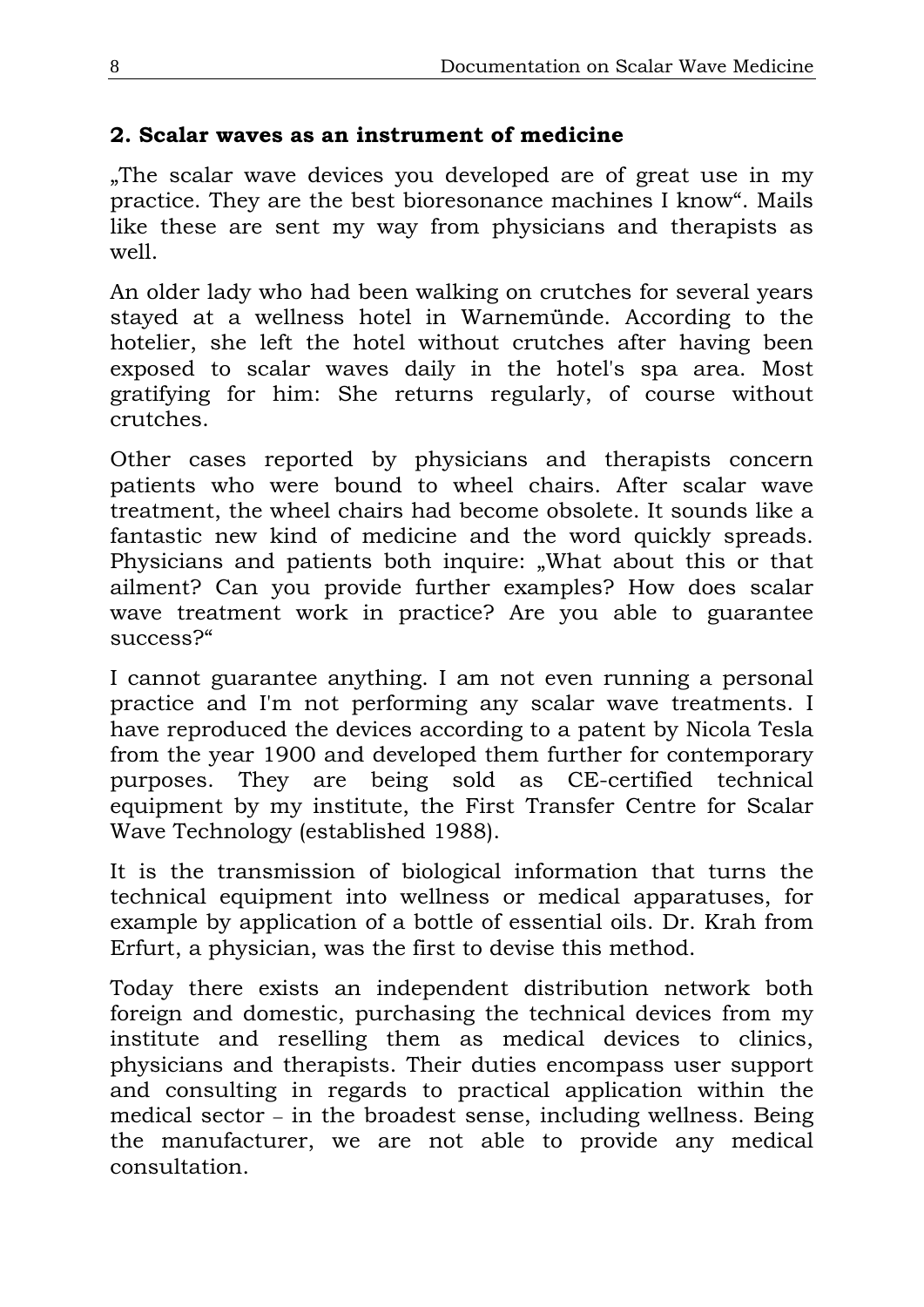#### **3. Annual expert meeting concerning scalar wave medicine**

The annual manufacturer's support of the patented scalar wave devices consists of the organization of and invitation to a conference of scalar wave users. During the meeting, which I moderate, physicians share and discuss their experiences.

It should be emphasized that physicians use jargon different from technicians and physicists. The annual meetings respect this. One finds oneself among equals and so a well of insight is being created year upon year. This well shall be tapped into within this very documentation of scalar wave medicine.

Statements are either reproduced anonymously or attributed upon explicit approval by the author. Scientific papers and various reports complete the documentation. Any reader should be able to find answers to his most pressing questions.

INDEL department of publishing

 Konstantin Meyl Villingen, May 2014 [www.meyl.eu](http://www.meyl.eu/)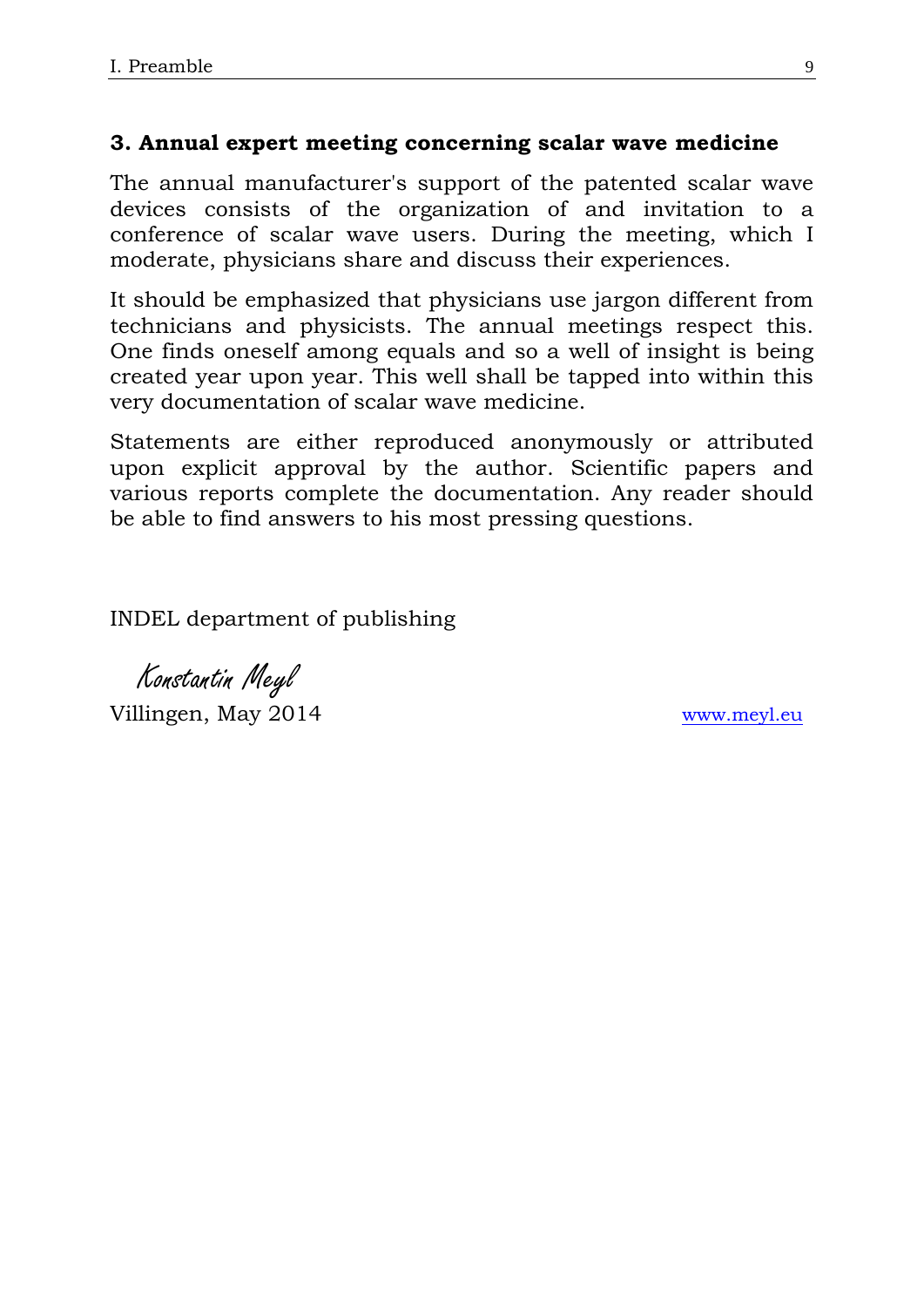#### **II.**

#### **Technical description of the SWT device**

The basis of all efforts is the capacity of scalar waves to function as a so-called carrier wave which can transmit biological information. Some compare our scalar wave devices with a truck, the manufacturer of which cannot know and doesn't need to know whether it will be used to transport foodstuffs or hazardous goods.

Physicians prefer the comparison to water in homeopathy, a carrier of information, yet this analogy is not immediately clear to everyone. Either way, it is the transport capacity that is key here.

#### **1. The Scalar Wave Transporter SWT**

Research institutions working with petri dishes and test tubes usually require an extension of the experimental kit by another receiver. The functions of the equipment formerly on offer as 'Bio-Set' are now covered by the Scalar Wave Transporter SWT. It includes one energy emitter and two resonant receivers.

It has proven to be advantageous to transmit information from one receiver to another.

If we compare its operation with the SWD, which doesn't necessarily require a second receiver, it is because the patient himself fills this role usually. Thus, the SWT is designed for research institutions not working with patients.

The SWT has been discussed in the first volume of this documentation. It was directed mostly towards bio-technicians and biochemists. This second volume is mostly meant for physicians and medical technicians. Of course, they too need to be familiar with the technical operation of the devices, for example the digital DDS function generator, which is why some material from the first volume will be repeated in the following chapter.

I would like to apologize to everyone having both volumes at their disposal for said repetitions in chapter II and would recommend to skip chapter II and continue reading in chapter III.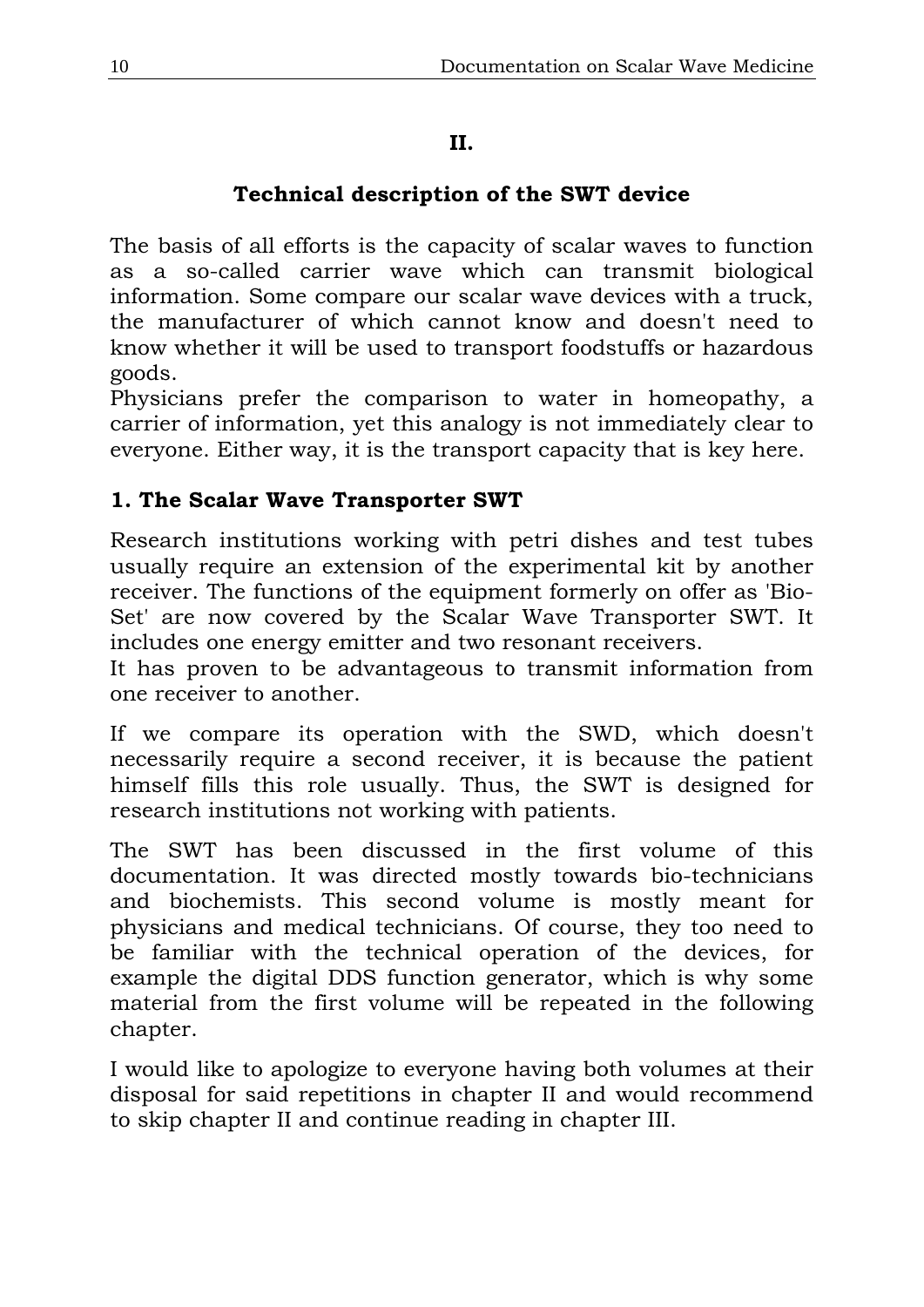#### **2. Setup of the digital function generator**

\* The highlighted setup which is listed above (in bold) is the recommended setting: **without the 32dB** attenuation and **without offset** (the knob in the middle position with an upwardpointing marker).

\* By **plugging in** the switching power supply the 5 volt power supply is provided. With the red "**Power**" switched on the electronics are internally powered with 5 volts (display goes on).

\* The display shows the last saved frequency, e.g.:

- $*$  F = 6780.00000 kHz. Pressing the button [OK] shows:
- $*$  F = 6.78000000 MHz.
- \* Pressing the button [<] shows:

 $*$  F = 6780.00000 kHz. Repeated pressing of the button  $\leq$  gives:

 $*$  F = 6.78000000 MHz.

This setting (2nd digit marked and MHz indication) simplifies the finding of the resonant frequency in most cases. The underscore on the second digit means that by turning the adjusting knob **(Adjust)** from this position the frequency can be increased or reduced.

The second line should show FUNC:WAVE=SIN, because the use of a sine as a waveform is recommended. With the button [Wave] the setting can be switched to TRI (triangle) or to SQR (square). Subsequently SIN (sine) shows up again.

Fig. 1: *DDS generator of the Scalar Wave Transporter SWT*

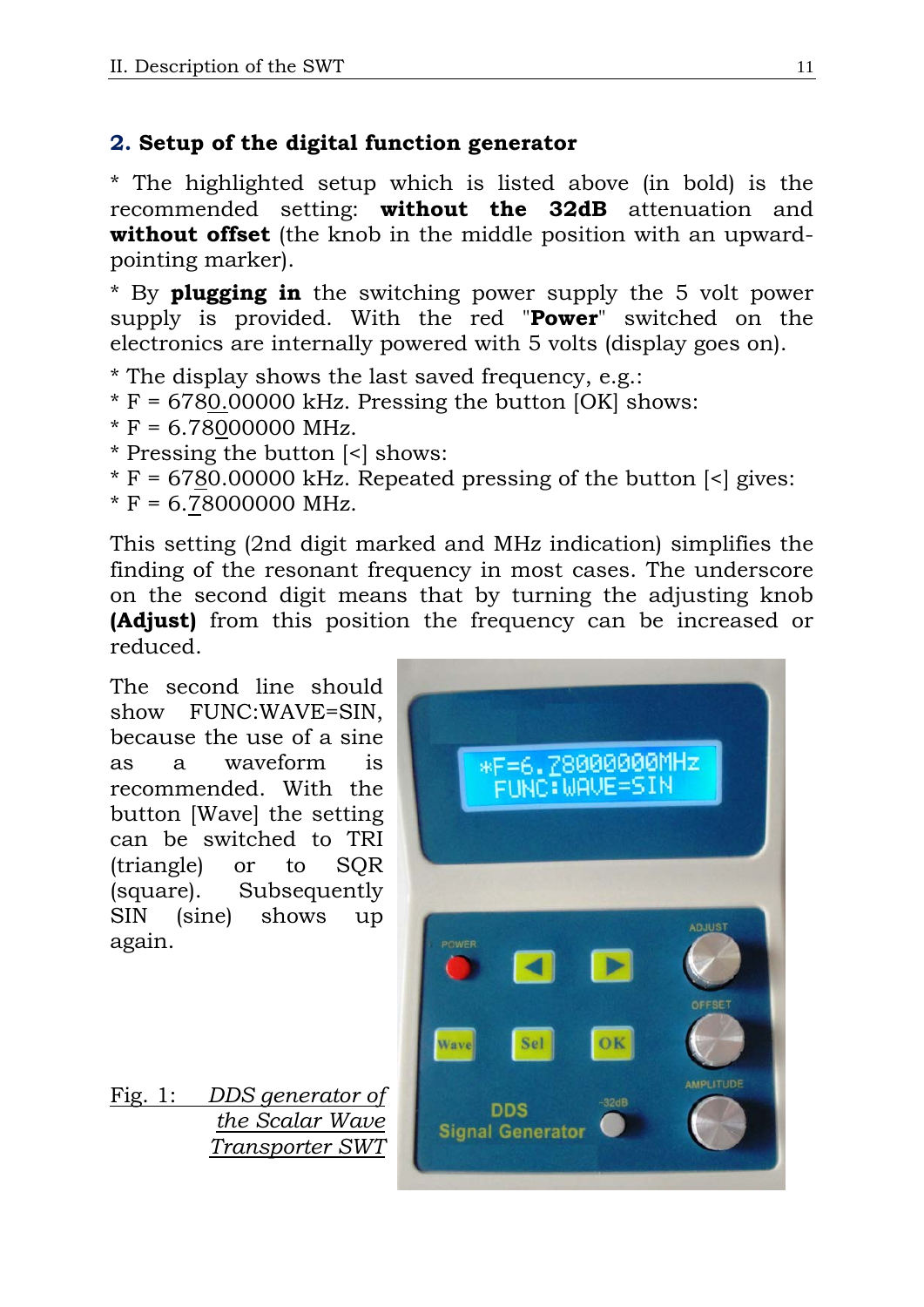

Fig. 2: *Connector block of the DDS generator (on the back)*

On the back of the DDS generator are the following connections from right to left:

- **USB**: Here is the connection of the 5 V power supply.
- **TTL:** Here is the connection for the pancake coil (type A or C. The connection was prepared for our application, therefore the term is no longer applicable).
- EXT.IN: NC (here could be an AC voltage connected and the frequency displayed. This function is not needed, so the connection remains unused).
- OUT: NC (here a 50 Ohm load can be connected, which may include a pancake coil. However there is a risk of overloading. In this case it is recommended to review the sine shape with an oscilloscope).

There may be strong repercussions on the transmitter so that the waveform is different from that of the sine wave. This can be seen when a different light illumination is observed on the lightemitting diodes. In such cases it is recommended to reduce the amplitude to the extent until the signal is again symmetrical. It is also possible that the offset controller is not centered. Otherwise for the resonance search initially turn the amplitude to the maximum.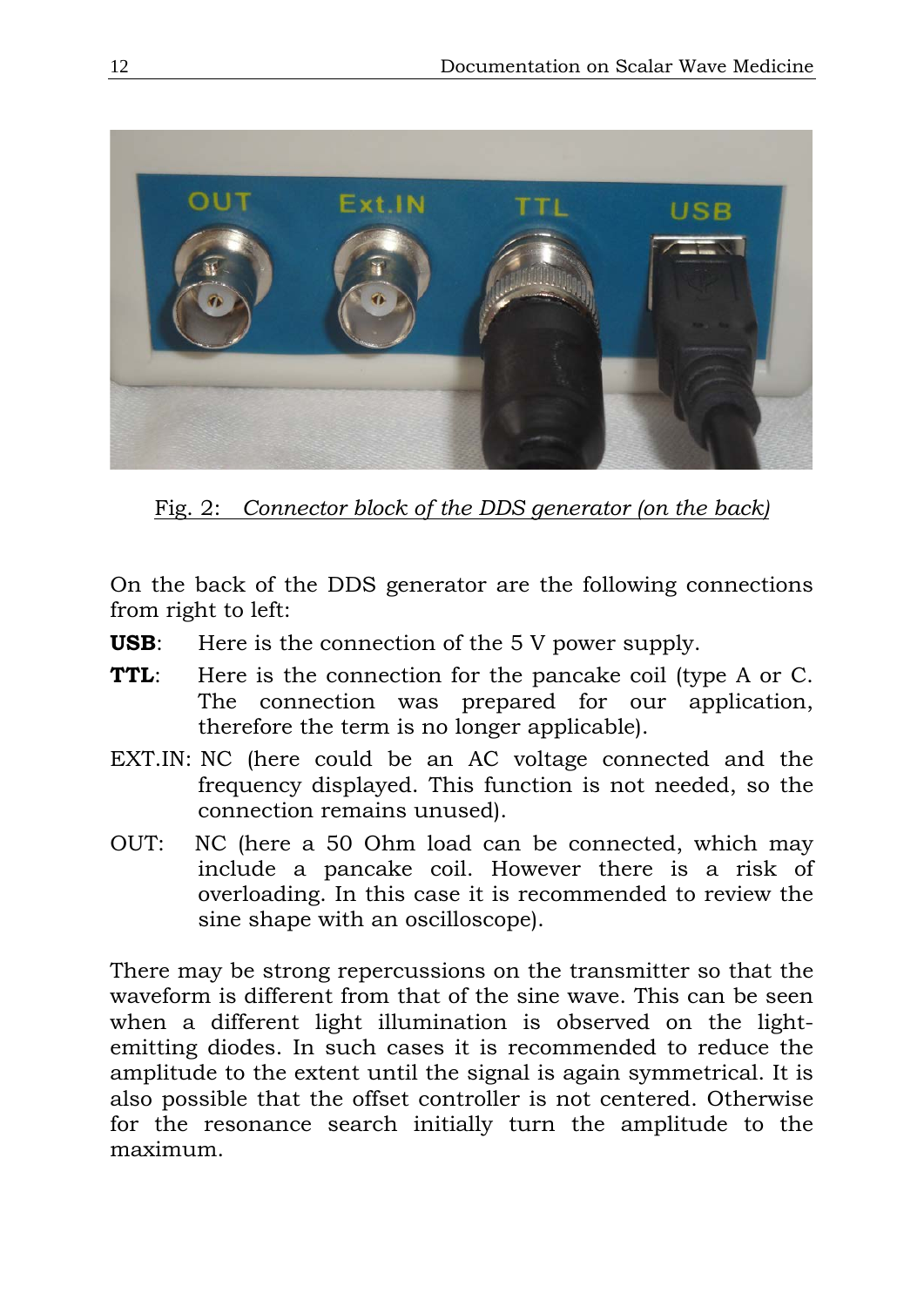The search for the natural resonance is relatively easy with help of the light-emitting diodes (LED). By increasing (Adjust clockwise) or decreasing (Adjust counterclockwise) the frequency the LEDs go on or off. The resonance point is found when the LEDs at the receiver glow brightly while they go out simultaneously at the transmitter. The amplitude can now be reduced and adjusted.

It is recommended to store the setting if necessary. For this the prompt is switched to the bottom row with the [Sel] button:

\* FUNC: WAVE = SIN. After 4 times pressing [>] is displayed: \* FUNC: SAVE = 0. With [OK] the last setting is stored.

#### **3. Safety instructions**

The entire arrangement is operated by the enclosed low-voltage wall power supply with test seal (respectively batteries) and thus with a low and harmless operating voltage. A danger of an electric shock is therefore impossible with the original kit (and the provided wall power supply).

For the Experimental-Kit and also for the Scalar Wave Device SWD we have test reports of an accredited laboratory for electromagnetic compatibility. These evidences for the granting of the CE mark will be submitted upon request. Regardless of that the manufacturer for the DDS generator guarantees for his part the CE and UL testing. On the wall power supply these approvals are usually printed.

Despite of the specified stability it is to be made certain that short-circuits (e.g. by metallic objects or wires) on the circuit boards are avoided. The manufacturer assumes no liability for damages of any kind. These may, for example, be caused due to improper handling or application, or the use of other or additional, not in the set contained, components and their combination with the kit. Also closed components may only be opened by the manufacturer on the grounds of warranty.

The red POWER button switches the 5 volt supply internally off. Who wants to turn his device completely currentless should pull the plug or provide a switch at the plug (to avoid standby energy consumption).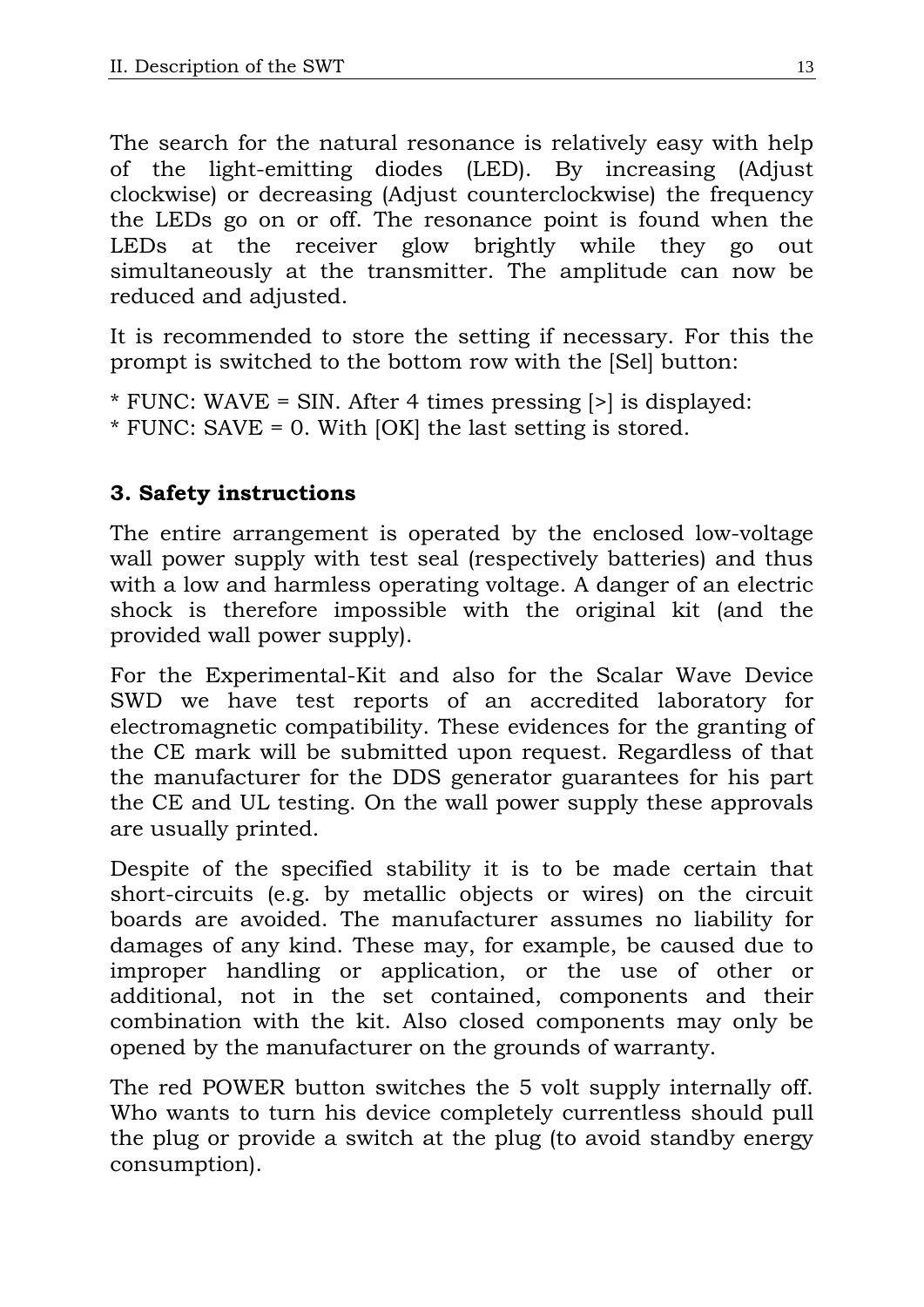#### **4. Features of the scalar wave transporter SWT**

On May the 2nd in Lyon, at the 8th Meeting of expert researchers in the field of scalar waves, the SWT was introduced and is intended for biochemical and biomedical professional labs. For good reason, the test tube is used before the experiments are extended for animals and humans. Therefore, a means of transport is needed to transfer the biological information of a test tube to another over some distance. This requires two receiver coils in our case.

To ensure that the pancake coil remains free, the antenna wire is led downwards as in the SWD. In a specialized laboratory you see the effect of the detuned resonance. When you come too close to the antenna, you get capacitively coupled. Therefore, the antenna must not be hidden in a tower. Normally you love the more open design.

The antenna of the SWT is extendable. This has technical reasons also. Minimal differences between the two receivers cause to different voltages and the LEDs illuminate different. You could swap the three identical coils cyclically and choose the version with the highest accordance.

A fine tuning should follow. This can be done with a slightly longer or shorter antenna to adapt the wavelength.

Overall, the range increases while the antenna length is increased.

The LEDs can be switched off as well. If the resonance is found and the experimental setup is not changed, this setting could be saved in the digital generator. The LEDs are no longer needed.

The adjustment of the resonance is very convenient with the help of the LEDs but unfortunately the LEDs cut down the peak in the sine curve when the diode current increases. This can lead to disruptive contortions in transition, which can be avoided by switching off.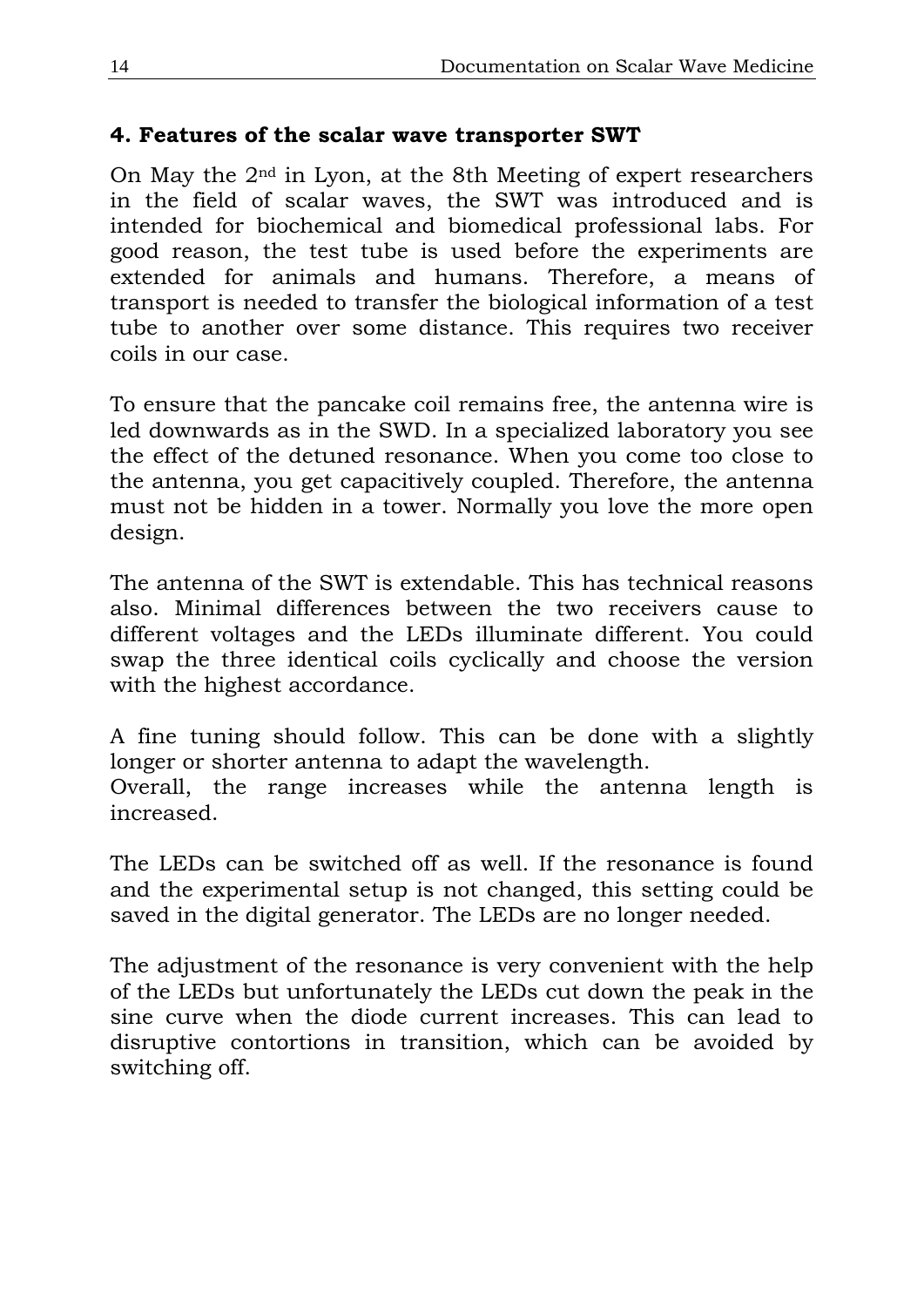#### **5. Delivery contents of the SWT**

- 1 DDS function generator, freely adjustable up to 8 MHz including a frequency counter inside
- 1 wall power supply (primary: 100 240V, 50 60Hz AC; secondary: 5 V DC, stabilized, USB-B port)
- 1 connecting cable (BNC plug to banana jacks)
- 3 pancake coils, type A, incorporated in a plastic box
- 3 spherical electrodes with telescopic rod
- 2 connecting cables with banana jacks on both sides
- 1 documentation (this book)



Figure 3: *Delivery contents of the scalar wave transporter SWT*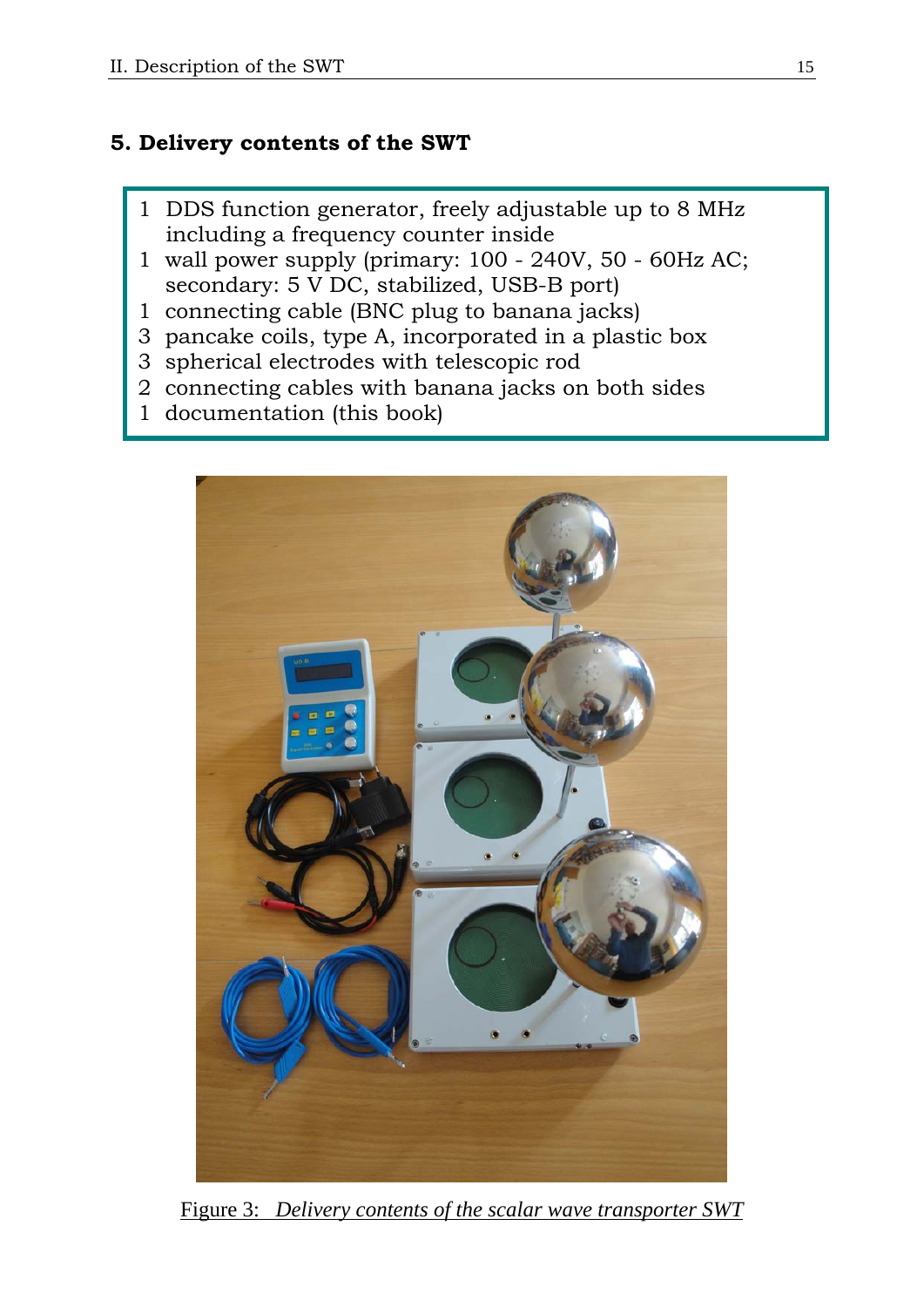For special needs more coils and antennas are available as well as a battery adapter (the 4 Mignon batteries, each 1.2 V, are not included). Professional labs that do not require medical training and also send their final research report to the 1.TZS, can purchase the SWT at special rates.

#### **6. The boxes of the SWT**

The 3 boxes are identical and can be used (1) to transmit energy, (2) to receive energy and transmit information at the same time or (3) to receive energy and receive information at the same time.

As already said, in the case of resonance you can no longer distinguish who is transmitter or receiver. At the end is always a state of equilibrium

Figure 4 shows one of the three boxes.



Each box (1-3) is equipped with two antiparallel connected LEDs (4) to show the resonance. The open window of the Tesla coil (5) has a usable diameter of 90 mm.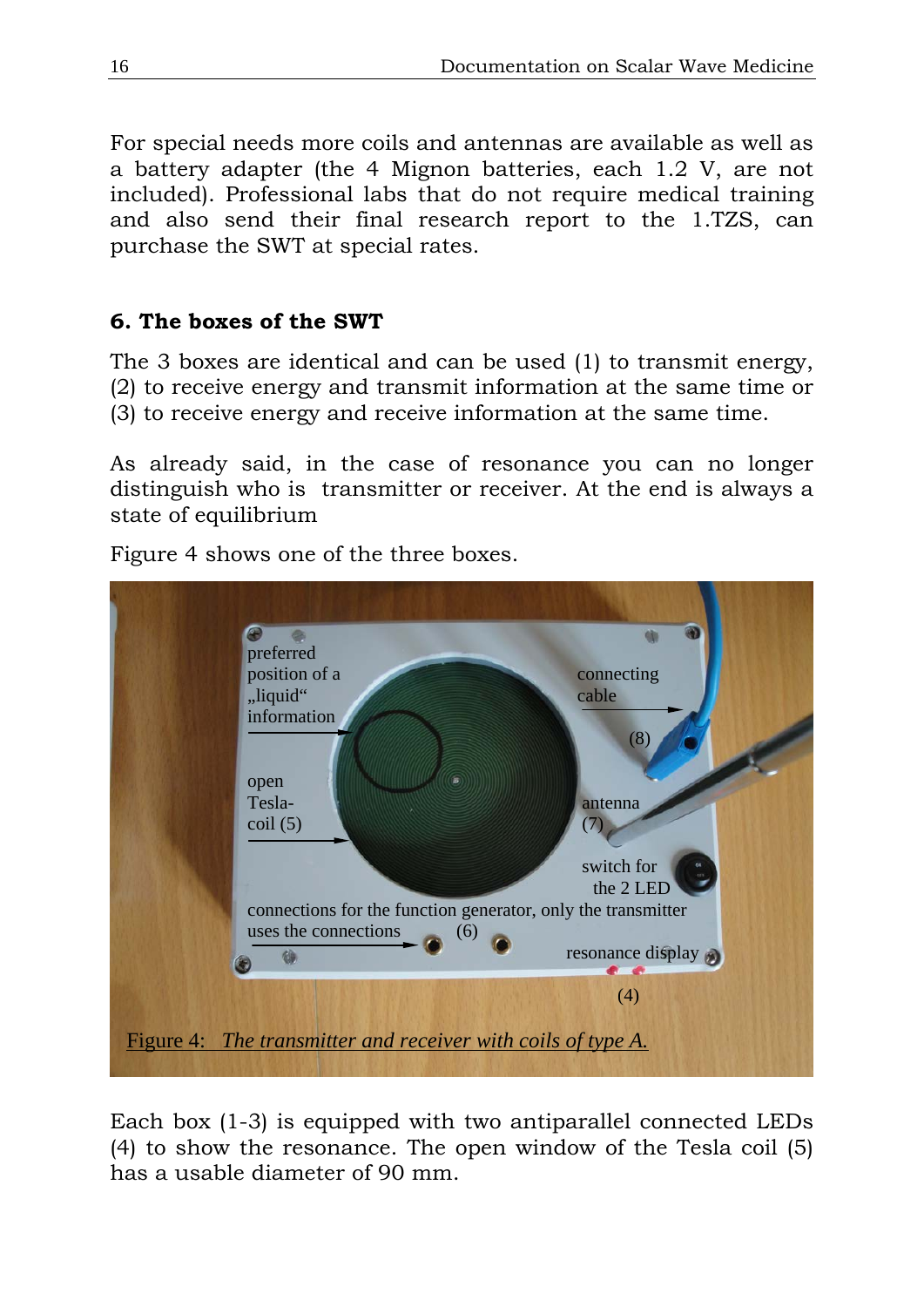#### **7. Placement of the SWT**

It is important to ensure that the devices (transmitter and both receivers) are not too close to metal objects which could shift the resonance frequency. A minimum distance of 50 cm to the heater must be maintained. A table with a metal plate should be avoided.

It is also important to ensure that no metal or sharp objects are placed on the pancake coil. This can damage the coil. If you use glass on the flat coil (e.g. ampoules of sample liquid), you should avoid leaded glass which could shift the coil resonance.

The popular misconception that light, so-called biophotons, could transfer scalar waves can be disproved with an optically opaque screen in front of the receiver (Figure 5).



Figure 5: *The experimental setup in the DNA laboratory of the University of Brescia, Italy, 2013 (Facolta die Medicina e Chirurgia, Universita degli studi di Brescia)*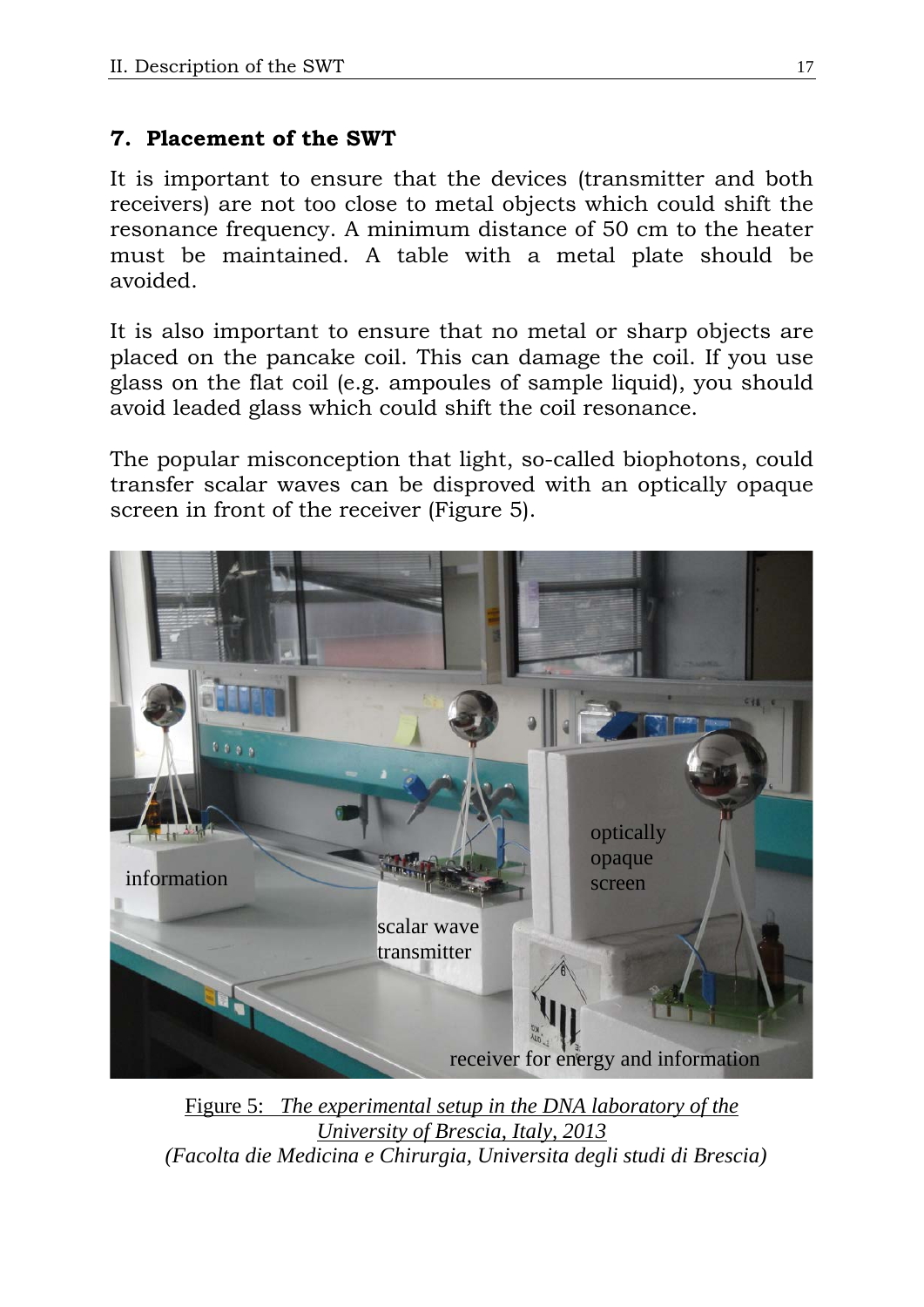Skeptics like to use the unexamined prejudice that a detectable effect would only work if a certain person was in the room. In such cases, I recommend to try the experiment again by different people. During the transmission, all individuals should also leave the room.

#### **8. The startup of the SWT**

The external switching power supply is connected to the grid and via the USB cable to the generator.

The generator output "TTL" is connected to a box (connections 6). The two receivers are connected from the "ground connection" (8) with the two cables (8).

The antennas are inserted through the hole (7) and slightly screwed by turning clockwise. The telescopic rods are extended to approximately half the length. Otherwise, the boxes fall over.

The 3 boxes should be placed visibly on the table so that the user sees all the LEDs (4). With the red button, the generator is switched on and with the frequency controller (adjust) the resonance frequency of the scalar wave is searched (advice: press  $[\leq], [\leq], [OK]$ .

With the diodes of the transmitter can be controlled if the offset is actually regulated to zero. By turning this knob to the right and to the left, the one or the other LED on the transmitter goes out. However, both LEDs should be equally strong. Please adjust the determined center position.

The amplitude at the used generator frequency slightly decreased while the frequency increased. At 8 Mhz, the stop is reached already. The finding is very easy when you start with full amplitude of 8 MHz and regulate backwards until the LEDs of the receiver are on the maximum and the LEDs of the transmitter remain barely dark. The resonance point is found.

Now, the two paired diodes of the receiver gain the attention. The LEDs should respond equally. If a correction is necessary, you can attempt to change the length of the antenna in order to achieve the desired balancing.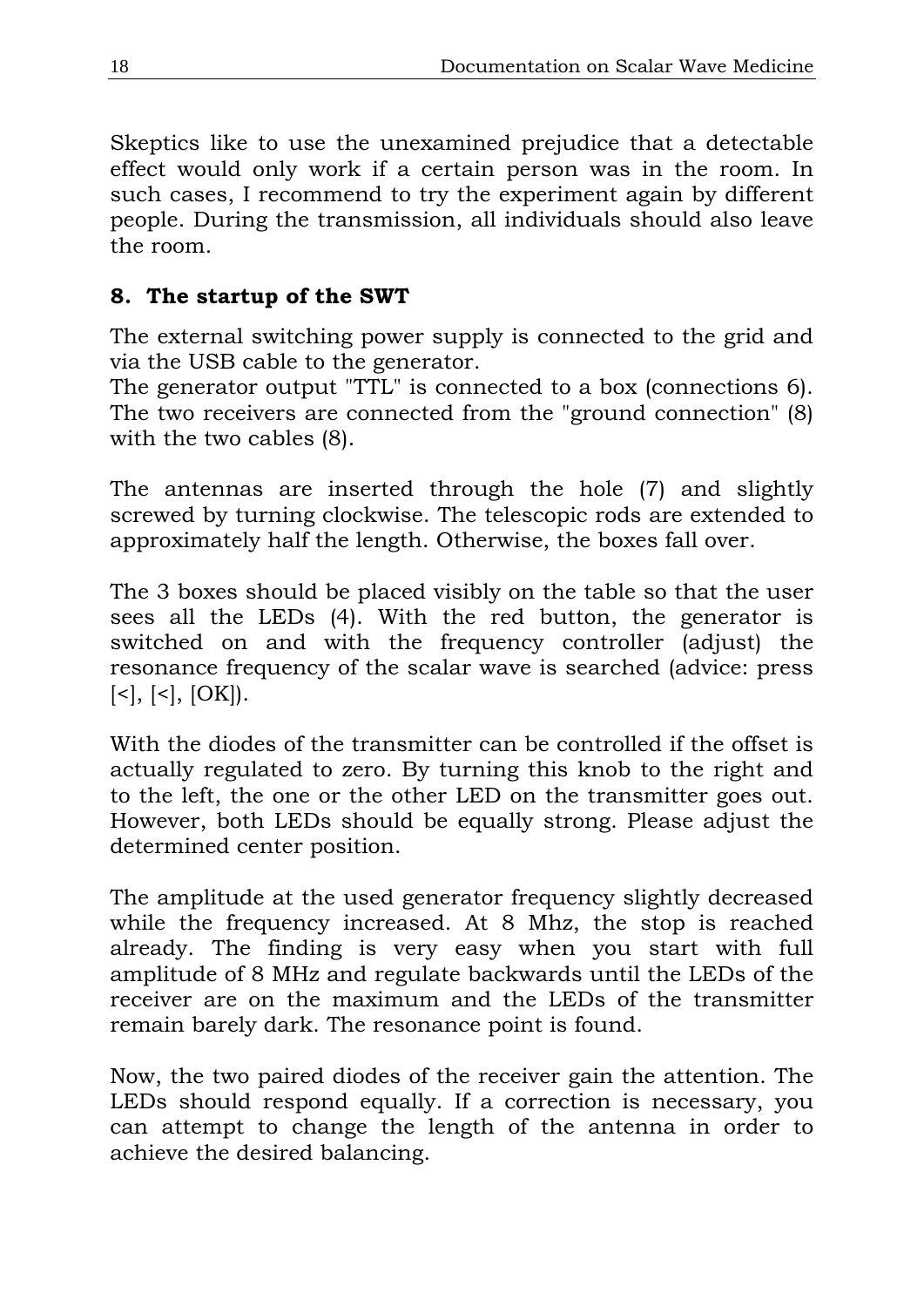For the search of the resonance with e.g. glass bottles with liquids, the same bottles with water should be placed on the coils. Preferably the bottle is placed on the marked spot of the coil.

This setting should be saved now (as described on page 21) and if necessary readjusted before each new attempt. The quartz crystal is a great help to stabilized the frequency, especially for comparative experiments with the same setup as condition.



Figure 6: E*xperimental setup of the scalar wave transporter SWT*